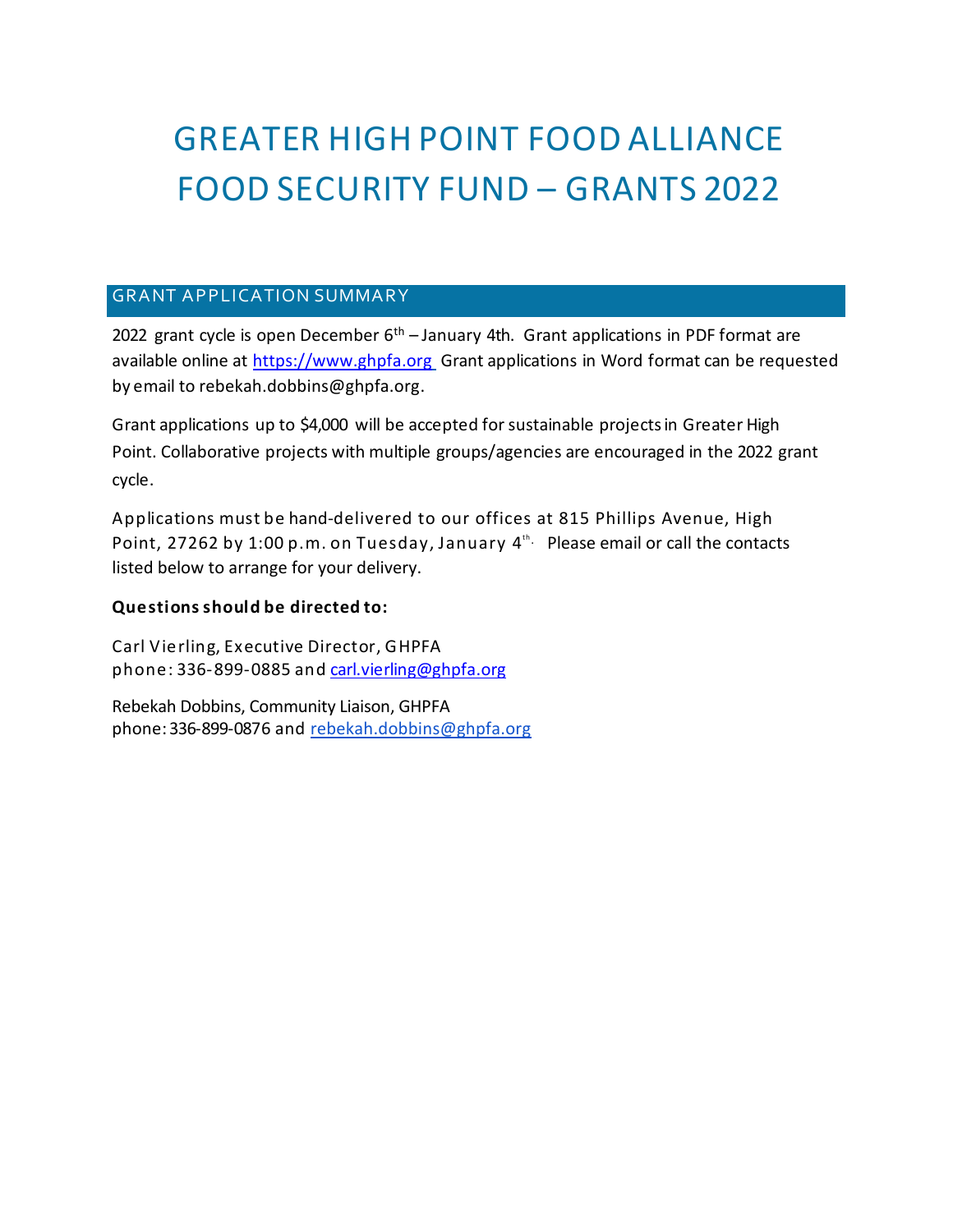## **BASIC DATA:**

| Current Date:                              |  |         |  |  |
|--------------------------------------------|--|---------|--|--|
| <b>Organization Information:</b>           |  |         |  |  |
| Organization Name:                         |  |         |  |  |
| Mailing Address:                           |  |         |  |  |
| City, State, Zip:                          |  |         |  |  |
| Phones: Office:                            |  | Mobile: |  |  |
| Web address:                               |  |         |  |  |
| <b>Program Contact Information:</b>        |  |         |  |  |
| Contact Name:                              |  |         |  |  |
| Title:                                     |  |         |  |  |
| Mailing address (if different from above): |  |         |  |  |
| City, State, Zip:                          |  |         |  |  |
| Phones: Office:                            |  | Mobile: |  |  |
| Email address:                             |  |         |  |  |

# **Project Information:**

Project Title:

Brief description, purpose of grant:

GHPFA – FSF SmallGrant Application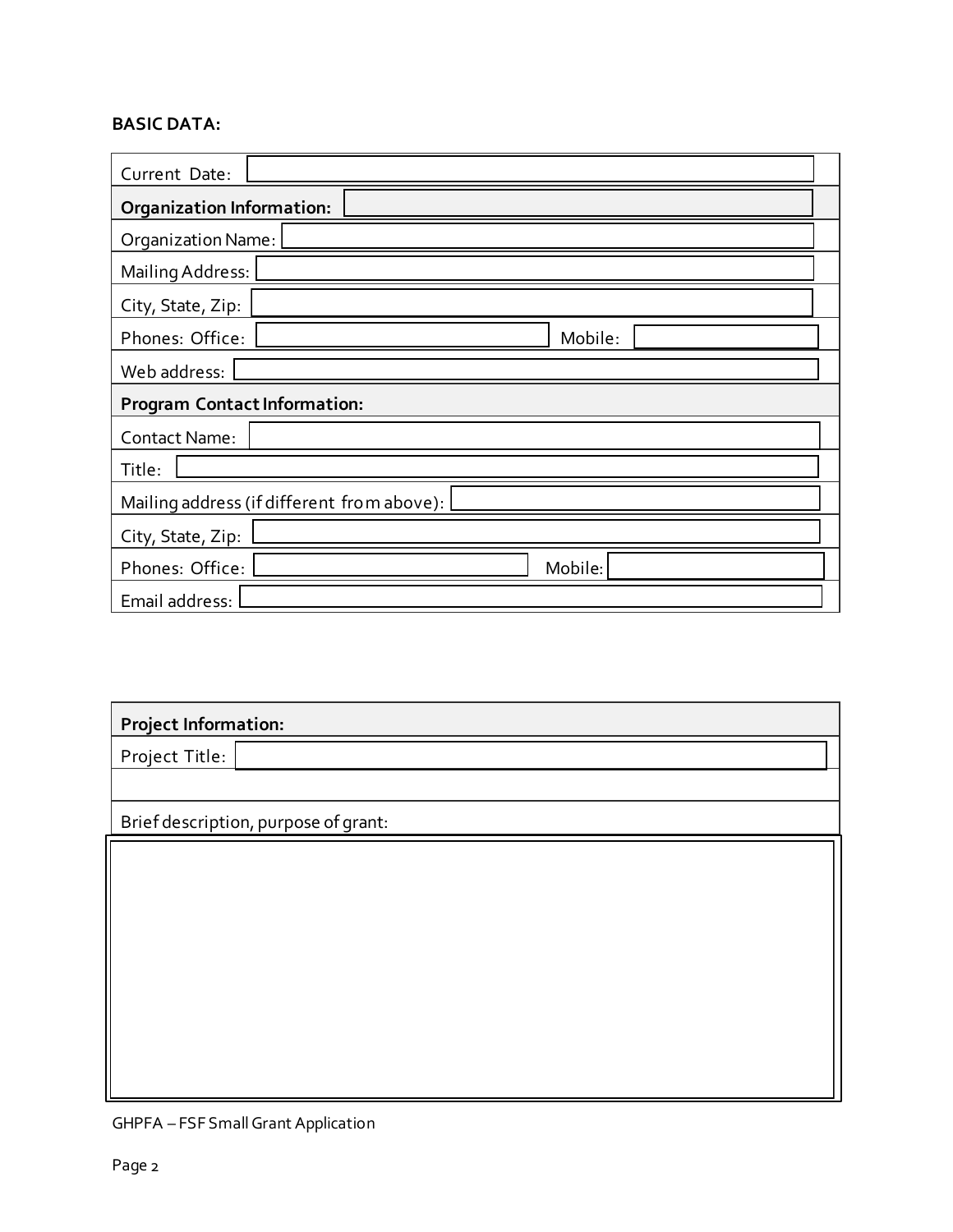## PROJECT DETAILS

**Please share background on your project idea. How will this grant help promote improvements to food security in the greater High Point area. Provide drawings, maps, or other supplemental materials to better explain your needfor funding.**

**Briefly describe how the grant will be used?**

GHPFA - FSF Small Grant Application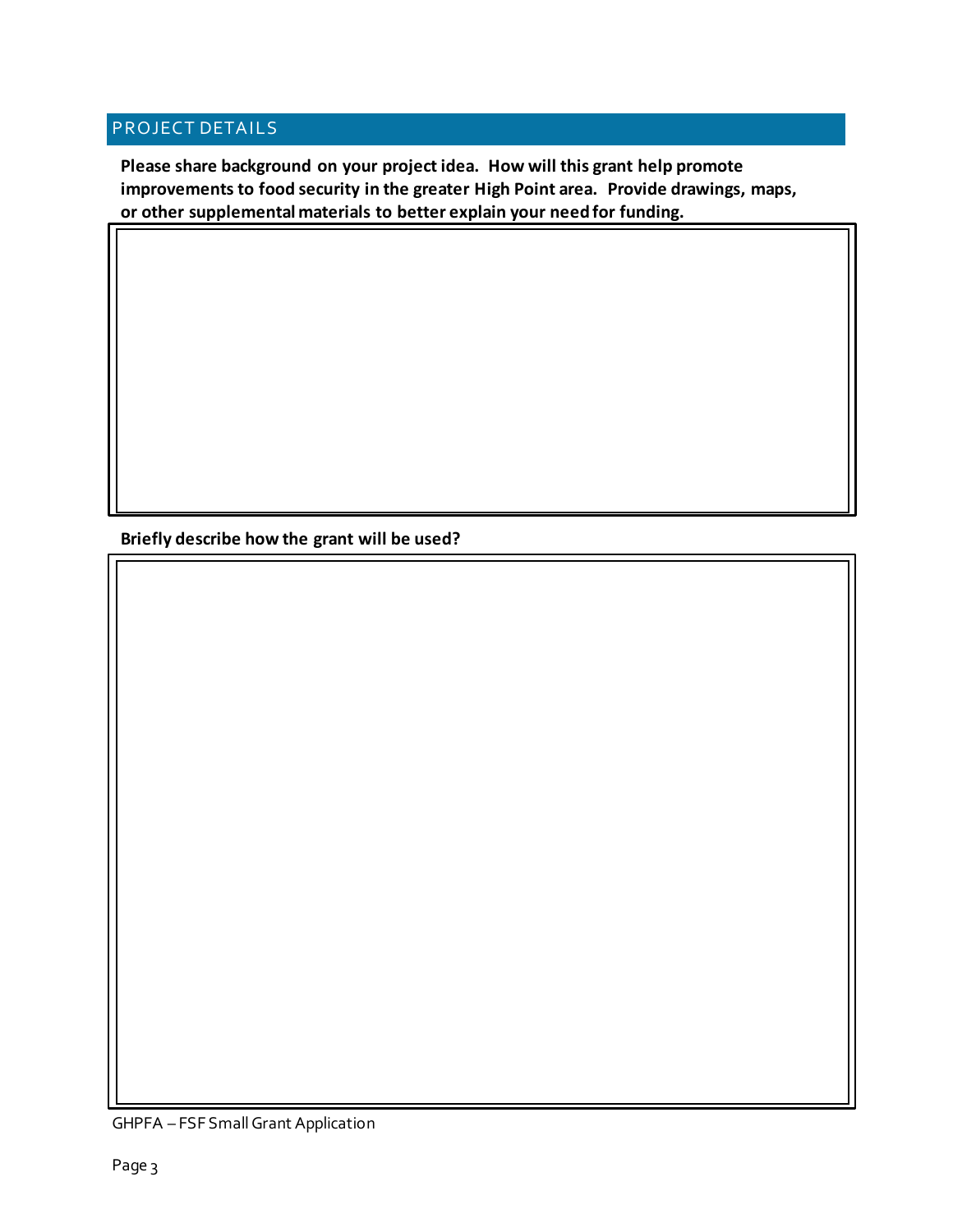**Describe how you will leverage this grant and return goodwill to the community. Describe how you will 'pay it forward'?**

**Describe the neighborhood or community group you serve? Provide details on community demographics, diversity, current availability of food and how this grant will help you serve those who are food insecure.**

GHPFA - FSF Small Grant Application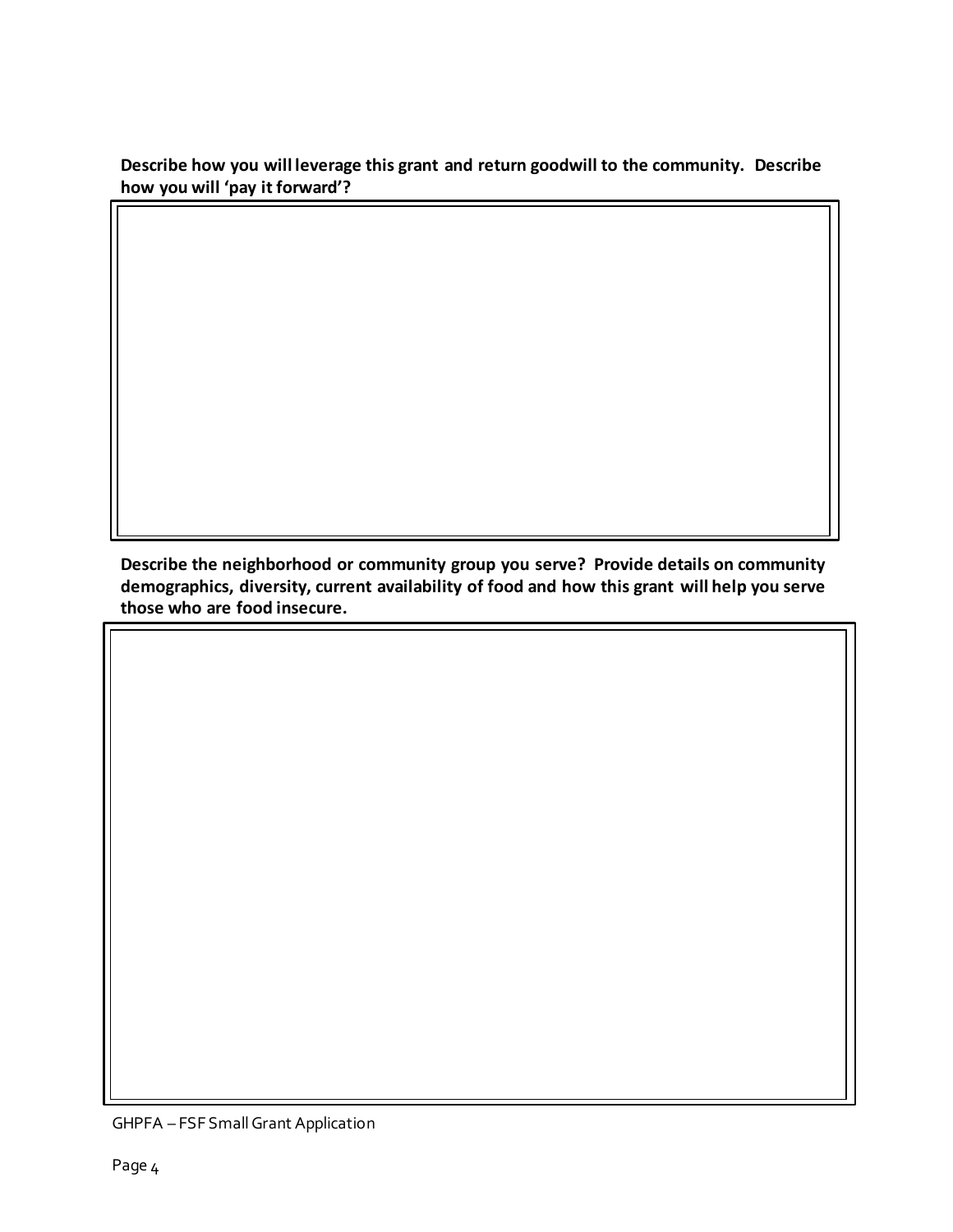| <b>FINANCIAL INFORMATION</b>                                                                                                                  |  |  |  |  |
|-----------------------------------------------------------------------------------------------------------------------------------------------|--|--|--|--|
| Total amount requested:                                                                                                                       |  |  |  |  |
| Does the group have a bank account?                                                                                                           |  |  |  |  |
| Who manages the funds for the organization?                                                                                                   |  |  |  |  |
| What is the total annual budget for your group?                                                                                               |  |  |  |  |
| Has the group received funding from other sources in the past?<br>YES or NO<br>If so, please list Source, date received, and amount received: |  |  |  |  |
|                                                                                                                                               |  |  |  |  |

### **Proposed Project Budget:**

| <b>Project Expense item</b> | <b>Amount</b><br>requested | <b>Additional</b><br>funding<br>source | <b>Total</b>  |
|-----------------------------|----------------------------|----------------------------------------|---------------|
| 1.                          |                            |                                        | 0             |
| 2.                          |                            |                                        | 10            |
| 3.                          |                            |                                        | 0             |
| 4.                          |                            |                                        | 10            |
| 5.                          |                            |                                        | 10            |
| 6.                          |                            |                                        | 0             |
| 7.                          |                            |                                        | Iо            |
|                             |                            |                                        |               |
|                             |                            |                                        |               |
| <b>TOTAL</b>                | $ 0\rangle$<br>\$          | \$O                                    | $\frac{1}{2}$ |

Make note of other funding sources for your project and how a Food Security Fund grant could augment your current programs, activities.

Share your information source for items, where did you price them?

GHPFA - FSF Small Grant Application